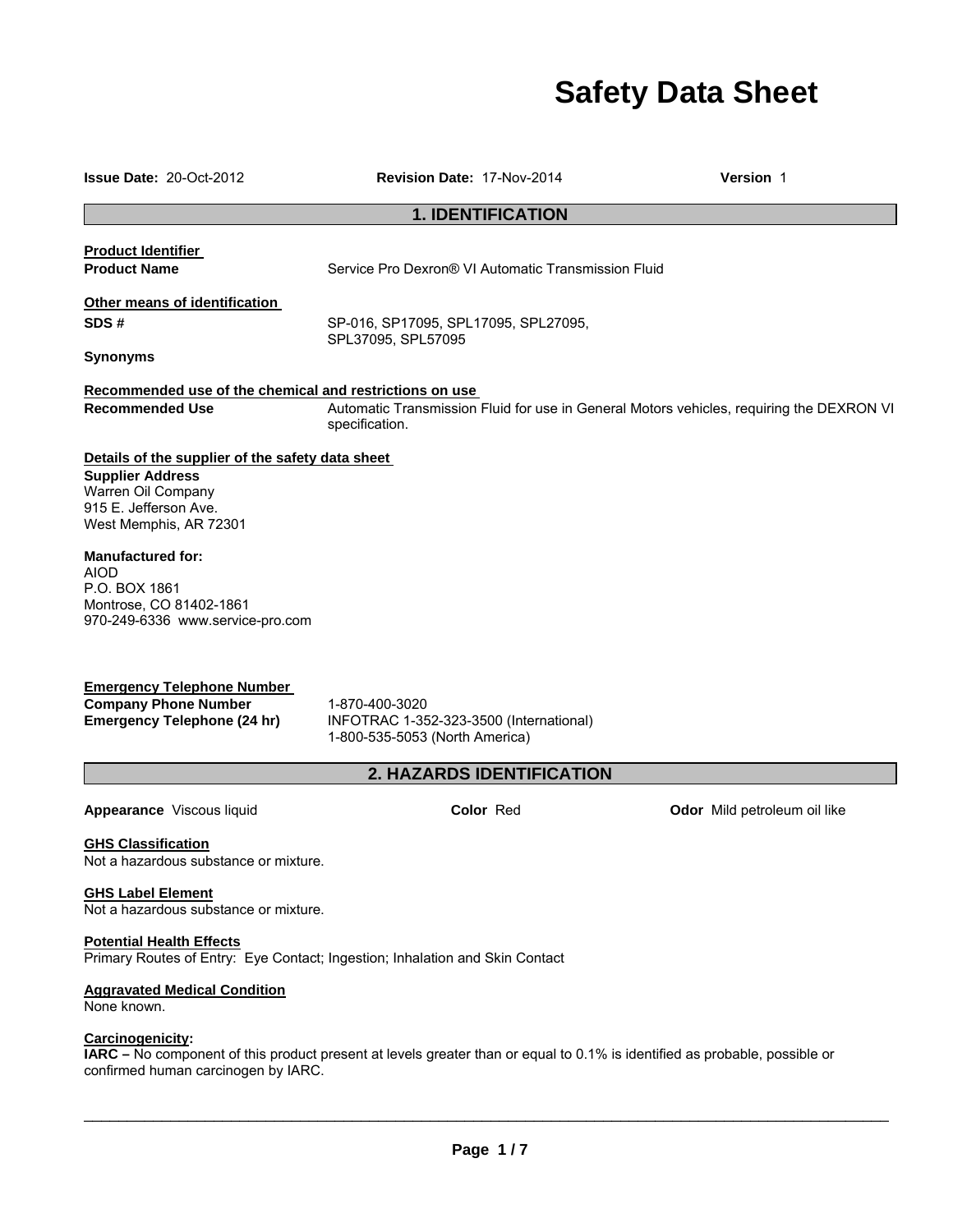**ACGIH -** No component of this product present at levels greater than or equal to 0.1% is identified as a carcinogen or potential carcinogen by ACGIH.

\_\_\_\_\_\_\_\_\_\_\_\_\_\_\_\_\_\_\_\_\_\_\_\_\_\_\_\_\_\_\_\_\_\_\_\_\_\_\_\_\_\_\_\_\_\_\_\_\_\_\_\_\_\_\_\_\_\_\_\_\_\_\_\_\_\_\_\_\_\_\_\_\_\_\_\_\_\_\_\_\_\_\_\_\_\_\_\_\_\_\_\_\_

**OSHA –** No component of this product present at levels greater than or equal to 0.1% is identified as a carcinogen or potential carcinogen by OSHA.

**NTP –** No component of this product present at levels greater than or equal to 0.1% is identified as a known or anticipated carcinogen by NTP.

### **3. COMPOSITION/INFORMATION ON INGREDIENTS**

Pure substance/mixture: Mixture

#### **Hazardous components**

| <b>Chemical Name</b>                               | <b>CAS No</b> | <b>Concentration (%)</b> |
|----------------------------------------------------|---------------|--------------------------|
| Lubricating oils (petroleum), C15-30, hydrotreated | 72623-86-0    | $50 - 70$ %              |
| Ineutral oil-based                                 |               |                          |
| Methacrylate copolymers                            |               | $1 - 5\%$                |
| Alkoxylated long-chain alkyl amine                 |               | $0.1 - 1\%$              |

**4. FIRST-AID MEASURES** 

# **If inhaled** Move to fresh air. Artificial respiration and/or oxygen may be necessary. Seek medical advice. **In case of skin contact** In case of contact, immediately flush skin with plenty of water for at least 15 minutes while removing contaminated clothing and shoes. Wash skin thoroughly with soap and water or use recognized skin cleanser. Wash clothing before reuse. Seek medical advice. **In case of eye contact Remove contact lenses.** Rinse immediately with plenty of water, also under the eyelids, for at least 15 minutes. Obtain medical attention **If swallowed Rinse mouth with water.** DO NOT induce vomiting unless directed to do so by a physician or poison control center. Never give anything by mouth to an unconscious person. Seek medical advice. **Most important symptoms and effects, both acute and delayed**  First aider needs to protect himself.

### **5. FIRE-FIGHTING MEASURES**

### **Suitable Extinguishing Media**

Use extinguishing measures that are appropriate to local circumstances and the surrounding environment.

#### **Unsuitable extinguishing media**

No information available.

### **Specific hazards during firefighting**

Cool closed containers exposed to fire with water spray.

#### **Hazardous combustion products**

Carbon oxides (CO, CO2), nitrogen oxides (NOx), sulphur oxides (SOx), phosphorus oxides (POx), hydrocarbons, smoke and irritating vapors as products of incomplete combustion.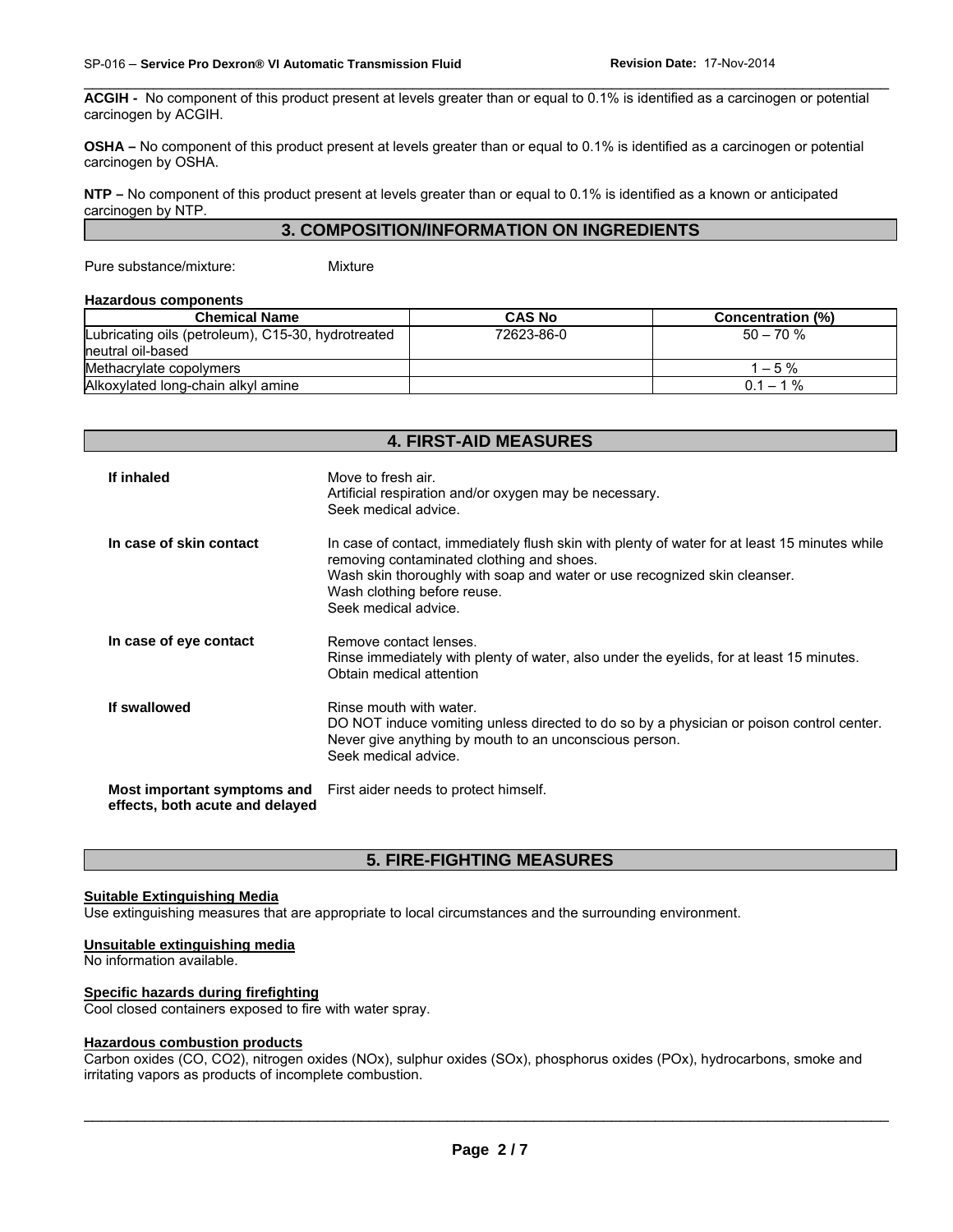### **Further information**

Prevent fire extinguishing water from contaminating surface water or the ground water system.

# **6. ACCIDENTAL RELEASE MEASURES**

\_\_\_\_\_\_\_\_\_\_\_\_\_\_\_\_\_\_\_\_\_\_\_\_\_\_\_\_\_\_\_\_\_\_\_\_\_\_\_\_\_\_\_\_\_\_\_\_\_\_\_\_\_\_\_\_\_\_\_\_\_\_\_\_\_\_\_\_\_\_\_\_\_\_\_\_\_\_\_\_\_\_\_\_\_\_\_\_\_\_\_\_\_

| Personal precautions, protective<br>equipment and emergency<br>procedures | Use personal protective equipment<br>Ensure adequate ventilation.<br>Evacuate personnel to safe areas.<br>Material can create slippery conditions.                                                                                                |
|---------------------------------------------------------------------------|---------------------------------------------------------------------------------------------------------------------------------------------------------------------------------------------------------------------------------------------------|
| <b>Environmental precautions</b>                                          | Do not allow uncontrolled discharge of product into the environment.                                                                                                                                                                              |
|                                                                           |                                                                                                                                                                                                                                                   |
| Methods and materials for<br>containment and cleaning up                  | Prevent further leakage or spillage if safe to do so.<br>Remove all sources of ignition.<br>Soak up with inert absorbent material.<br>Non-sparking tools should be used.<br>Ensure adequate ventilation.<br>Contact the proper local authorities. |
|                                                                           |                                                                                                                                                                                                                                                   |

### **7. HANDLING AND STORAGE**

| <b>Advice on Safe Handling</b>     | For personal protection see Section 8.<br>Smoking, eating and drinking should be prohibited in the application area.<br>Use only with adequate ventilation.<br>In case of insufficient ventilation, wear suitable respiratory equipment.<br>Avoid contact with skin, eyes and clothing.<br>Do not ingest.<br>Keep away from heat and sources of ignition.<br>Keep container closed when not in use. |
|------------------------------------|-----------------------------------------------------------------------------------------------------------------------------------------------------------------------------------------------------------------------------------------------------------------------------------------------------------------------------------------------------------------------------------------------------|
| <b>Conditions for safe storage</b> | Store in original container.<br>Containers which are opened must be carefully resealed and kept upright to prevent<br>leakage.<br>Keep in a dry, cool and well-ventilated place.<br>Keep in properly labeled containers.<br>To maintain product quality, do not store in heat or direct sunlight.                                                                                                   |

# **8. EXPOSURE CONTROLS/PERSONAL PROTECTION**

### **Components with workplace control parameters**

Contains no substances with occupational exposure limit values.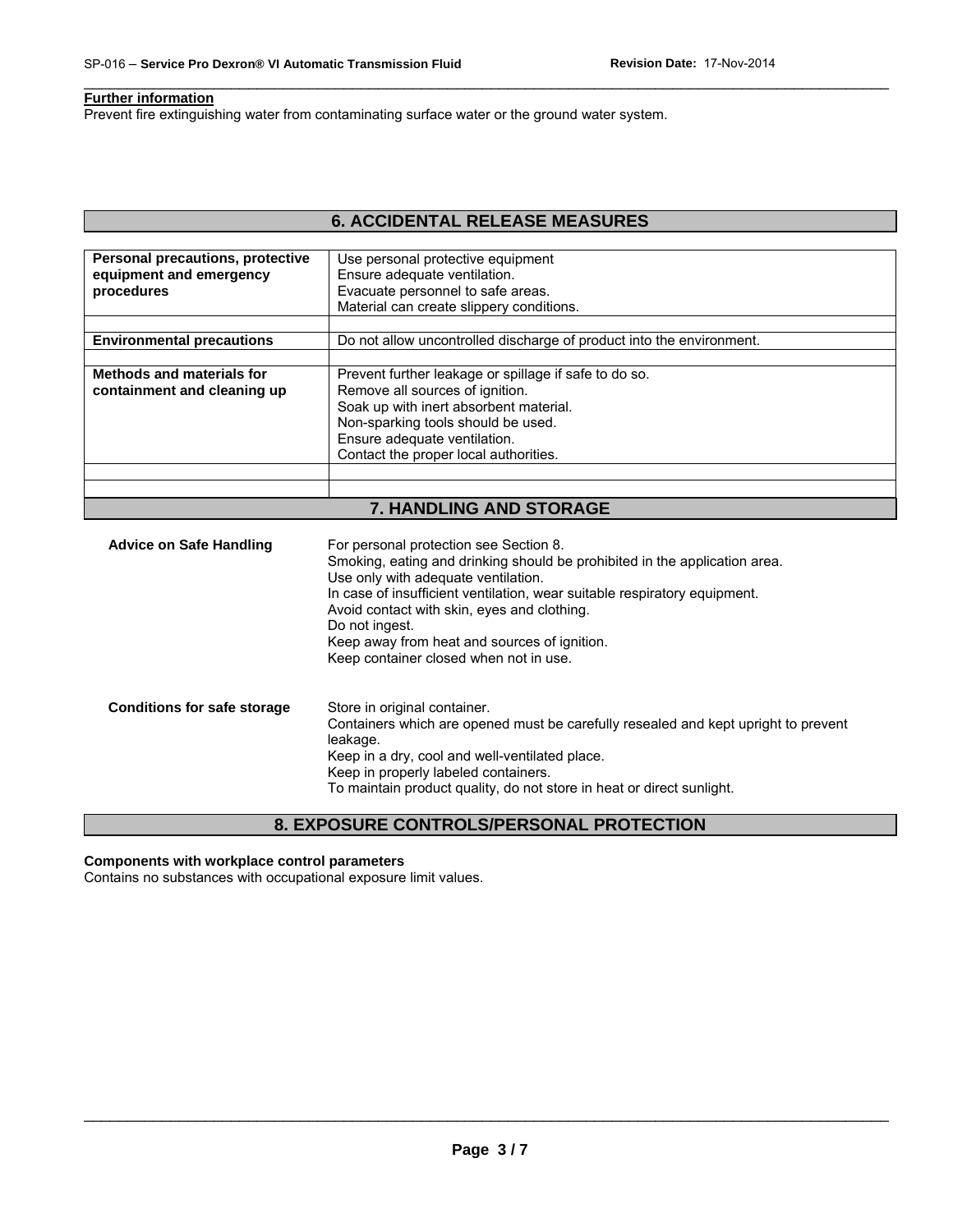| <b>Engineering measures:</b>  | No special ventilation requirements. Good general ventilation should be sufficient to<br>control worker exposure to airborne contaminants.                                                                                                                                       |  |
|-------------------------------|----------------------------------------------------------------------------------------------------------------------------------------------------------------------------------------------------------------------------------------------------------------------------------|--|
|                               |                                                                                                                                                                                                                                                                                  |  |
| Personal protective equipment |                                                                                                                                                                                                                                                                                  |  |
| <b>Respiratory protection</b> | Use respiratory protection unless adequate local exhaust ventilation is provided or<br>exposure assessment demonstrates that exposures are within recommended exposure<br>guidelines.<br>Respirator selection must be based on known or anticipated exposure levels, the hazards |  |
|                               | of the product and the safe working limits of the selected respirator.                                                                                                                                                                                                           |  |
|                               | Organic vapor filter.                                                                                                                                                                                                                                                            |  |
| Filter type:                  |                                                                                                                                                                                                                                                                                  |  |
| Hand protection material:     | Neoprene, nitrile, polyvinyl alcohol (PVA), Viton(R).                                                                                                                                                                                                                            |  |
| <b>Remarks:</b>               | Chemical-resistant, impervious gloves complying with an approved standard should be<br>worn at all times when handling chemical products if a risk assessment indicates this is<br>necessary.                                                                                    |  |
|                               |                                                                                                                                                                                                                                                                                  |  |
| Eye protection:               | Wear a face-shield and protective suit for abnormal processing problems.                                                                                                                                                                                                         |  |
|                               |                                                                                                                                                                                                                                                                                  |  |
| Skin and body protection:     | Choose body protection in relation to its type, to the concentration and amount of<br>dangerous substances, and to the specific work-place.                                                                                                                                      |  |
|                               |                                                                                                                                                                                                                                                                                  |  |
| <b>Protective measures</b>    | Wash contaminated clothing before re-use.                                                                                                                                                                                                                                        |  |
|                               | No special protective equipment required.                                                                                                                                                                                                                                        |  |
|                               |                                                                                                                                                                                                                                                                                  |  |
| <b>Hygiene measures</b>       | Remove and wash contaminated clothing and gloves, including the inside, before re-use.<br>Wash face, hands and any exposed skin thoroughly after handling.                                                                                                                       |  |

# **9. PHYSICAL AND CHEMICAL PROPERTIES**

| Appearance                                        | Viscous iquid                                                                                                     | Odor                       | Mild petroleum like |
|---------------------------------------------------|-------------------------------------------------------------------------------------------------------------------|----------------------------|---------------------|
| Color                                             | Red                                                                                                               | <b>Odor Threshold</b>      | No data available   |
| рH                                                | No data available                                                                                                 |                            |                     |
| Pour point                                        | -54°C (-65°F)                                                                                                     |                            |                     |
| <b>Boiling Point/Boiling Range</b>                | No data available                                                                                                 |                            |                     |
| <b>Flash Point</b>                                | 206 °C (403°F)                                                                                                    | Method: Cleveland Open Cup |                     |
| <b>Fire Point</b>                                 | 230°C (446°F)                                                                                                     |                            |                     |
| <b>Auto-Ignition Temperature</b>                  | No data available                                                                                                 |                            |                     |
| <b>Evaporation Rate</b>                           | No data available                                                                                                 |                            |                     |
| Flammability                                      | Low fire hazard. This material must be                                                                            |                            |                     |
|                                                   | heated before ignition will occur.                                                                                |                            |                     |
| <b>Upper Explosion Limit</b>                      | No data available                                                                                                 |                            |                     |
| <b>Lower Explosion Limit</b>                      | No data available                                                                                                 |                            |                     |
| Vapor pressure                                    | No data available                                                                                                 |                            |                     |
| <b>Relative Vapor Density</b>                     | No data available                                                                                                 |                            |                     |
| <b>Density</b>                                    | 0.8476 kg/l (15 $^{\circ}$ C / 59 $^{\circ}$ F)                                                                   |                            |                     |
| Solubility(ies)                                   |                                                                                                                   |                            |                     |
| <b>Water Solubility</b>                           | Insoluble                                                                                                         |                            |                     |
| <b>Partition Coefficient: n-octanol/</b><br>water | No data available                                                                                                 |                            |                     |
| <b>Viscosity</b>                                  |                                                                                                                   |                            |                     |
| <b>Kinematic Viscosity</b>                        | 29.8 cSt (40°C / 104°F)<br>6.0 cSt $(100^{\circ}C / 212^{\circ}F)$                                                |                            |                     |
| <b>Explosive Properties</b>                       | Do not pressurize, cut, weld, braze, solder, drill, grind or expose containers to heat or<br>sources of ignition. |                            |                     |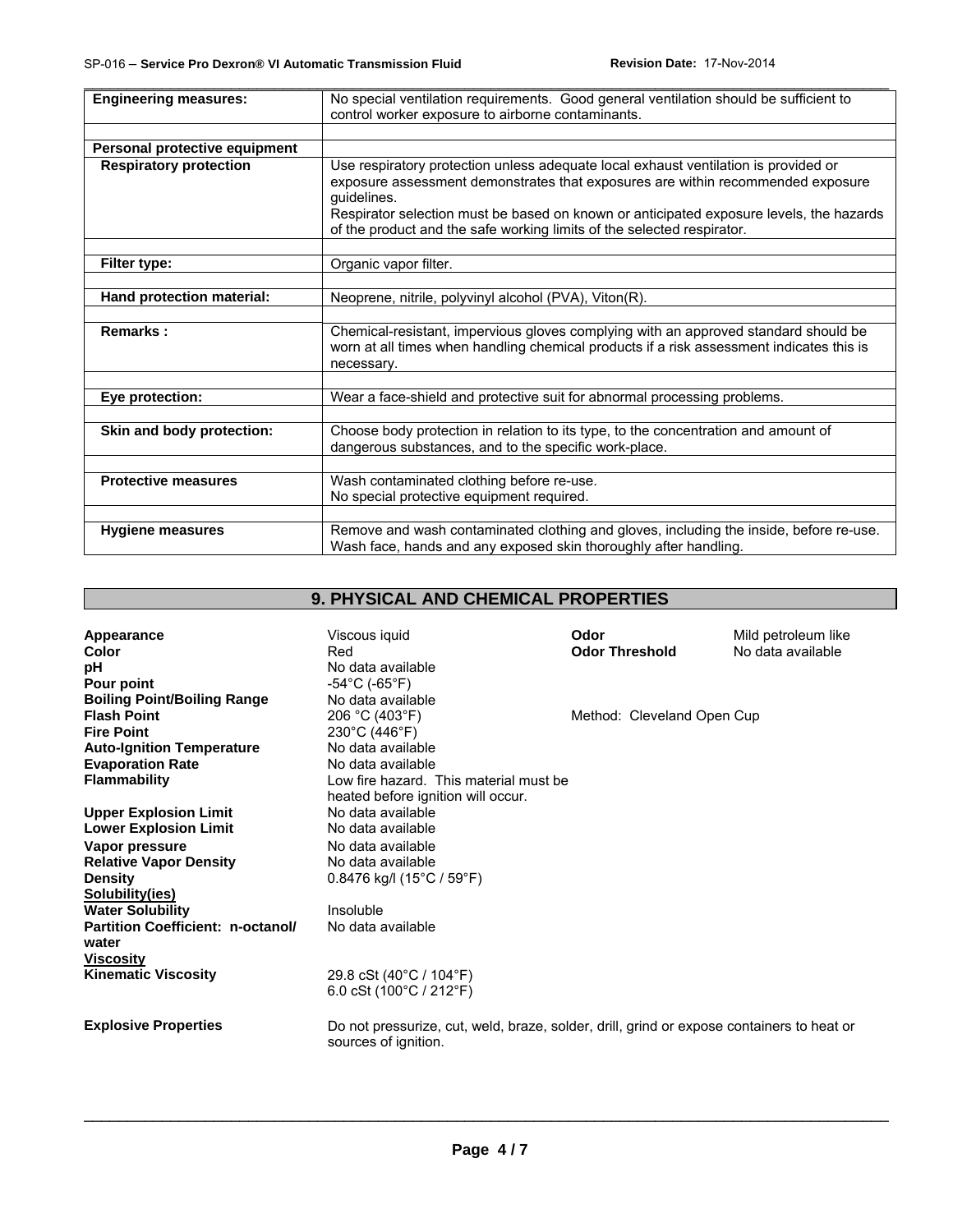# **10. STABILITY AND REACTIVITY Possibility of hazardous reactions** | Hazardous polymerization does not occur. Stable under normal condition.<br>
Conditions to avoid **Nota** No data available **Conditions to avoid<br>Incompatible materials** Reactive with oxidizing agents, reducing agents and acids. **Hazardous decomposition products**  May release COx, smoke and irritating vapors when heated to decomposition. **11. TOXICOLOGICAL INFORMATION**  Eye contact Ingestion Inhalation Skin contact **Acute toxicity Product Acute oral toxicity Remarks: No data available Acute inhalation toxicity** Remarks: no data available **Acute dermal toxicity | Remarks: no data available Components: Lubricating oils (petroleum), C15-30, hydrotreated neutral oil-based: Acute oral toxicity** <br> **Acute inhalation toxicity** LC50 (Rat): > 5.2 mg/l **Acute inhalation toxicity** Exposure time: 4 h Test atmosphere: dust/mist **Acute dermal toxicity** LD (Rabbit): > 2,000 mg/kg **Skin corrosion / irritation Product Remarks** No data available **Serious eye damage / eye irritation Product:**  Remarks: No data available **Respiratory or skin sensitization**  Result No data available **Germ cell mutagenicity**  Result: No data available **Carcinogenicity**  Result: No data available **Reproductive toxicity**  Result: No data available **STOT – single exposure**  Result: No data available **STOT – repeated exposure**  Result: No data available

\_\_\_\_\_\_\_\_\_\_\_\_\_\_\_\_\_\_\_\_\_\_\_\_\_\_\_\_\_\_\_\_\_\_\_\_\_\_\_\_\_\_\_\_\_\_\_\_\_\_\_\_\_\_\_\_\_\_\_\_\_\_\_\_\_\_\_\_\_\_\_\_\_\_\_\_\_\_\_\_\_\_\_\_\_\_\_\_\_\_\_\_\_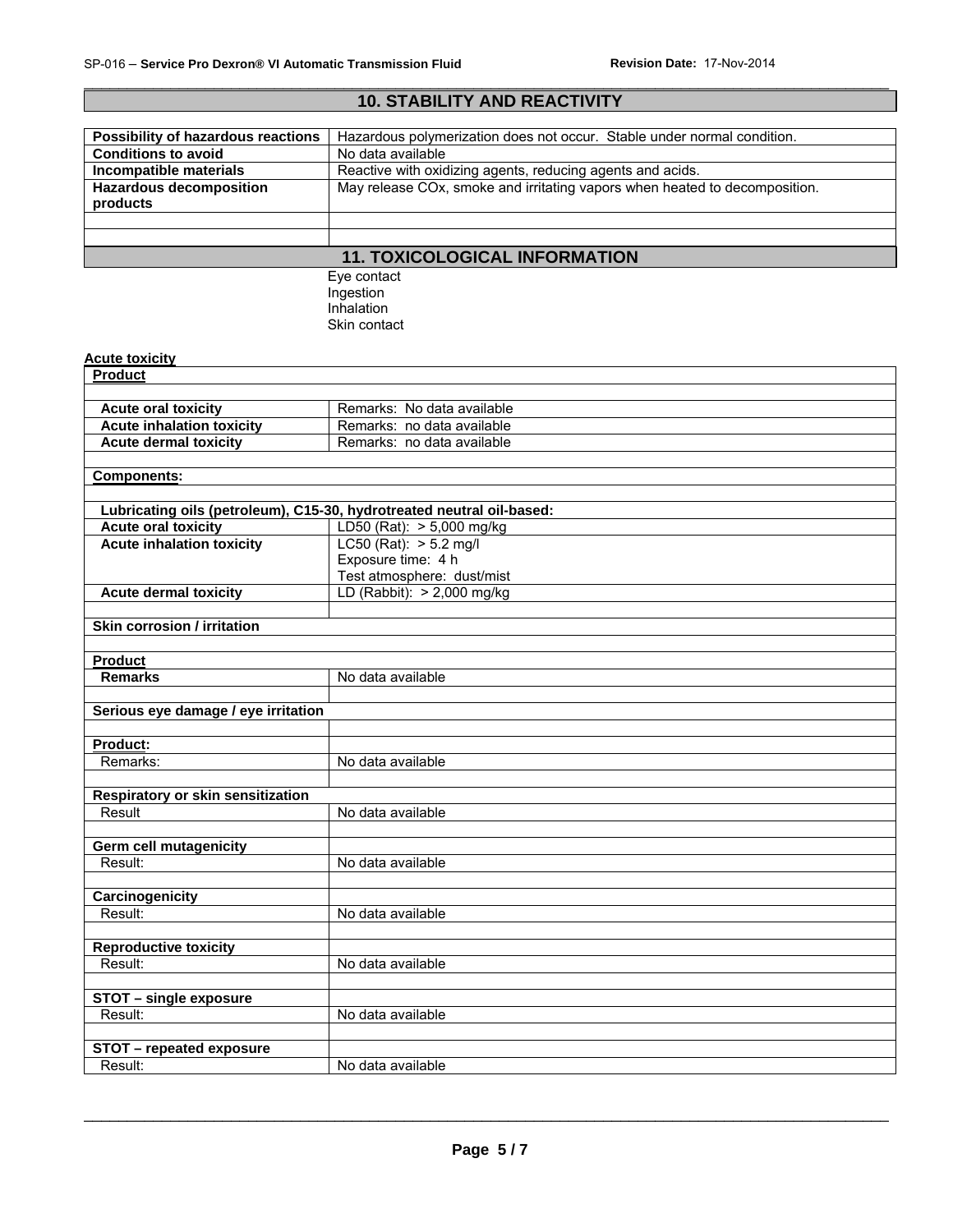# **12. ECOLOGICAL INFORMATION**

\_\_\_\_\_\_\_\_\_\_\_\_\_\_\_\_\_\_\_\_\_\_\_\_\_\_\_\_\_\_\_\_\_\_\_\_\_\_\_\_\_\_\_\_\_\_\_\_\_\_\_\_\_\_\_\_\_\_\_\_\_\_\_\_\_\_\_\_\_\_\_\_\_\_\_\_\_\_\_\_\_\_\_\_\_\_\_\_\_\_\_\_\_

### **Ecotoxicity**

| <b>Product:</b>                  |                            |
|----------------------------------|----------------------------|
| <b>Toxicity to fish</b>          | Remarks: No data available |
|                                  |                            |
| Toxicity to daphnia and other    | Remarks: No data available |
| aquatic invertebrates            |                            |
|                                  |                            |
| <b>Toxicity to algae</b>         | Remarks: No data available |
|                                  |                            |
| <b>Toxicity to bacteria</b>      | Remarks: No data available |
|                                  |                            |
| Persistance and degradability    |                            |
|                                  |                            |
| <b>Product:</b>                  |                            |
| <b>Biodegradability</b>          | Remarks: No data available |
|                                  |                            |
| <b>Bioaccumulative potential</b> | No data available          |
|                                  |                            |
| <b>Mobility in soil</b>          | No data available          |
|                                  |                            |
| Other adverse effects            | No data available          |

# **13. DISPOSAL CONSIDERATIONS**

| <b>Disposal methods</b> |                                                                                                                                                                                                                                                                                                                                                                                                                                                                                            |
|-------------------------|--------------------------------------------------------------------------------------------------------------------------------------------------------------------------------------------------------------------------------------------------------------------------------------------------------------------------------------------------------------------------------------------------------------------------------------------------------------------------------------------|
| Waste from residues     | The product should not be allowed to enter drains, water courses or the soil.<br>Offer surplus and non-recyclable solutions to a licensed disposal company.<br>Waste must be classified and labeled prior to recycling or disposal.<br>Send to a licensed waste management company.<br>Dispose of as hazardous waste in compliance with local and national regulations.<br>Dispose of product residue in accordance with the instructions of the person responsible<br>for waste disposal. |
|                         |                                                                                                                                                                                                                                                                                                                                                                                                                                                                                            |
|                         |                                                                                                                                                                                                                                                                                                                                                                                                                                                                                            |
|                         | $\blacksquare$                                                                                                                                                                                                                                                                                                                                                                                                                                                                             |

# **14. TRANSPORT INFORMATION**

### **International Regulation**

Not regulated as a dangerous good Not regulated as a dangerous good

**Transport in bulk according to Annex II of MARPOL 73/78 and the IBC Code** 

Not regulated as a dangerous good Not regulated as a dangerous good

Not applicable

### **15. REGULATORY INFORMATION**

**OSHA Hazards** No OSHA Hazards